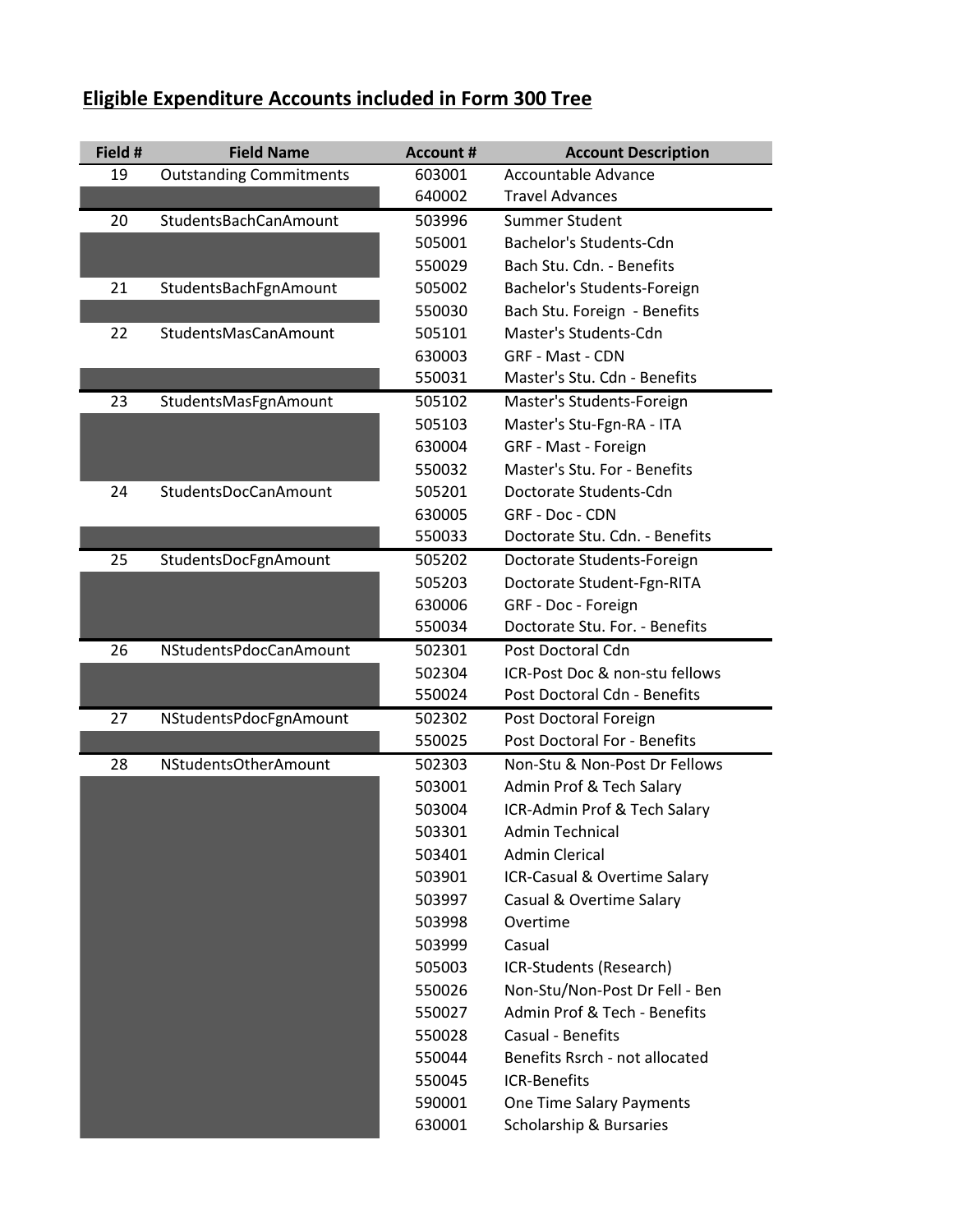| 510001<br>29<br>SalariesCrcAmount<br>Regular Academic Sal - MET<br>510002<br>Regular Academic Sal - AFP<br>ProfTechServicesAmount<br>30<br>590002<br>Honorariums<br><b>External Contract Serv</b><br>623001<br><b>Waste Collection Serv</b><br>623002<br>623003<br><b>Custodial Services</b><br><b>Sub-Contractors Services</b><br>623004<br>623005<br><b>Shredding Services</b><br><b>Outsourced Installations</b><br>623006<br>623007<br>Pathology Review Services<br>Lab Services<br>623008<br><b>Service Contracts</b><br>623009<br>623010<br><b>Security Services</b><br><b>File Storage Services</b><br>623012<br><b>Photography Services</b><br>623013<br><b>Market Research Services</b><br>623015<br>623016<br><b>Media Agency Fees</b><br><b>Room Coordination Fees</b><br>623017<br><b>Laundry Fees</b><br>623018<br><b>Translation Services</b><br>623019<br><b>ICR-Contracted Services</b><br>623022<br><b>Professional Services</b><br>625001<br><b>Speaker Fees</b><br>625004<br><b>Network Consultants Fees</b><br>625005<br>Facilitators/Coach Fees<br>625006<br><b>Consulting Fees</b><br>625007<br><b>Medical Services</b><br>625009<br>625010<br><b>Creative Artists</b><br><b>ICR-Professional Services</b><br>625011<br><b>ICR-Professional Serv Clinical</b><br>625606<br>31<br>EquipmentAmount<br>612001<br><b>Computer Purchases</b><br>612002<br><b>Computer Software And Licenses</b><br>612003<br>Computer Upgrade<br>612004<br><b>Equipment Purchases</b><br><b>Equipment Upgrade</b><br>612005<br>612007<br>Lab Equip Purchase<br><b>Security Equip Purch</b><br>612008<br>Video Conf Equip Purch<br>612009<br>612011<br><b>Field Equip Purch</b><br>Vehicle Purch<br>612012<br>612014<br><b>ITS Stores Expense</b> | Field # | <b>Field Name</b> | <b>Account #</b> | <b>Account Description</b>    |
|---------------------------------------------------------------------------------------------------------------------------------------------------------------------------------------------------------------------------------------------------------------------------------------------------------------------------------------------------------------------------------------------------------------------------------------------------------------------------------------------------------------------------------------------------------------------------------------------------------------------------------------------------------------------------------------------------------------------------------------------------------------------------------------------------------------------------------------------------------------------------------------------------------------------------------------------------------------------------------------------------------------------------------------------------------------------------------------------------------------------------------------------------------------------------------------------------------------------------------------------------------------------------------------------------------------------------------------------------------------------------------------------------------------------------------------------------------------------------------------------------------------------------------------------------------------------------------------------------------------------------------------------------------------------------------------------------------------------------------------------------|---------|-------------------|------------------|-------------------------------|
|                                                                                                                                                                                                                                                                                                                                                                                                                                                                                                                                                                                                                                                                                                                                                                                                                                                                                                                                                                                                                                                                                                                                                                                                                                                                                                                                                                                                                                                                                                                                                                                                                                                                                                                                                   |         |                   |                  |                               |
|                                                                                                                                                                                                                                                                                                                                                                                                                                                                                                                                                                                                                                                                                                                                                                                                                                                                                                                                                                                                                                                                                                                                                                                                                                                                                                                                                                                                                                                                                                                                                                                                                                                                                                                                                   |         |                   |                  |                               |
|                                                                                                                                                                                                                                                                                                                                                                                                                                                                                                                                                                                                                                                                                                                                                                                                                                                                                                                                                                                                                                                                                                                                                                                                                                                                                                                                                                                                                                                                                                                                                                                                                                                                                                                                                   |         |                   |                  |                               |
|                                                                                                                                                                                                                                                                                                                                                                                                                                                                                                                                                                                                                                                                                                                                                                                                                                                                                                                                                                                                                                                                                                                                                                                                                                                                                                                                                                                                                                                                                                                                                                                                                                                                                                                                                   |         |                   |                  |                               |
|                                                                                                                                                                                                                                                                                                                                                                                                                                                                                                                                                                                                                                                                                                                                                                                                                                                                                                                                                                                                                                                                                                                                                                                                                                                                                                                                                                                                                                                                                                                                                                                                                                                                                                                                                   |         |                   |                  |                               |
|                                                                                                                                                                                                                                                                                                                                                                                                                                                                                                                                                                                                                                                                                                                                                                                                                                                                                                                                                                                                                                                                                                                                                                                                                                                                                                                                                                                                                                                                                                                                                                                                                                                                                                                                                   |         |                   |                  |                               |
|                                                                                                                                                                                                                                                                                                                                                                                                                                                                                                                                                                                                                                                                                                                                                                                                                                                                                                                                                                                                                                                                                                                                                                                                                                                                                                                                                                                                                                                                                                                                                                                                                                                                                                                                                   |         |                   |                  |                               |
|                                                                                                                                                                                                                                                                                                                                                                                                                                                                                                                                                                                                                                                                                                                                                                                                                                                                                                                                                                                                                                                                                                                                                                                                                                                                                                                                                                                                                                                                                                                                                                                                                                                                                                                                                   |         |                   |                  |                               |
|                                                                                                                                                                                                                                                                                                                                                                                                                                                                                                                                                                                                                                                                                                                                                                                                                                                                                                                                                                                                                                                                                                                                                                                                                                                                                                                                                                                                                                                                                                                                                                                                                                                                                                                                                   |         |                   |                  |                               |
|                                                                                                                                                                                                                                                                                                                                                                                                                                                                                                                                                                                                                                                                                                                                                                                                                                                                                                                                                                                                                                                                                                                                                                                                                                                                                                                                                                                                                                                                                                                                                                                                                                                                                                                                                   |         |                   |                  |                               |
|                                                                                                                                                                                                                                                                                                                                                                                                                                                                                                                                                                                                                                                                                                                                                                                                                                                                                                                                                                                                                                                                                                                                                                                                                                                                                                                                                                                                                                                                                                                                                                                                                                                                                                                                                   |         |                   |                  |                               |
|                                                                                                                                                                                                                                                                                                                                                                                                                                                                                                                                                                                                                                                                                                                                                                                                                                                                                                                                                                                                                                                                                                                                                                                                                                                                                                                                                                                                                                                                                                                                                                                                                                                                                                                                                   |         |                   |                  |                               |
|                                                                                                                                                                                                                                                                                                                                                                                                                                                                                                                                                                                                                                                                                                                                                                                                                                                                                                                                                                                                                                                                                                                                                                                                                                                                                                                                                                                                                                                                                                                                                                                                                                                                                                                                                   |         |                   |                  |                               |
|                                                                                                                                                                                                                                                                                                                                                                                                                                                                                                                                                                                                                                                                                                                                                                                                                                                                                                                                                                                                                                                                                                                                                                                                                                                                                                                                                                                                                                                                                                                                                                                                                                                                                                                                                   |         |                   |                  |                               |
|                                                                                                                                                                                                                                                                                                                                                                                                                                                                                                                                                                                                                                                                                                                                                                                                                                                                                                                                                                                                                                                                                                                                                                                                                                                                                                                                                                                                                                                                                                                                                                                                                                                                                                                                                   |         |                   |                  |                               |
|                                                                                                                                                                                                                                                                                                                                                                                                                                                                                                                                                                                                                                                                                                                                                                                                                                                                                                                                                                                                                                                                                                                                                                                                                                                                                                                                                                                                                                                                                                                                                                                                                                                                                                                                                   |         |                   |                  |                               |
|                                                                                                                                                                                                                                                                                                                                                                                                                                                                                                                                                                                                                                                                                                                                                                                                                                                                                                                                                                                                                                                                                                                                                                                                                                                                                                                                                                                                                                                                                                                                                                                                                                                                                                                                                   |         |                   |                  |                               |
|                                                                                                                                                                                                                                                                                                                                                                                                                                                                                                                                                                                                                                                                                                                                                                                                                                                                                                                                                                                                                                                                                                                                                                                                                                                                                                                                                                                                                                                                                                                                                                                                                                                                                                                                                   |         |                   |                  |                               |
|                                                                                                                                                                                                                                                                                                                                                                                                                                                                                                                                                                                                                                                                                                                                                                                                                                                                                                                                                                                                                                                                                                                                                                                                                                                                                                                                                                                                                                                                                                                                                                                                                                                                                                                                                   |         |                   |                  |                               |
|                                                                                                                                                                                                                                                                                                                                                                                                                                                                                                                                                                                                                                                                                                                                                                                                                                                                                                                                                                                                                                                                                                                                                                                                                                                                                                                                                                                                                                                                                                                                                                                                                                                                                                                                                   |         |                   |                  |                               |
|                                                                                                                                                                                                                                                                                                                                                                                                                                                                                                                                                                                                                                                                                                                                                                                                                                                                                                                                                                                                                                                                                                                                                                                                                                                                                                                                                                                                                                                                                                                                                                                                                                                                                                                                                   |         |                   |                  |                               |
|                                                                                                                                                                                                                                                                                                                                                                                                                                                                                                                                                                                                                                                                                                                                                                                                                                                                                                                                                                                                                                                                                                                                                                                                                                                                                                                                                                                                                                                                                                                                                                                                                                                                                                                                                   |         |                   |                  |                               |
|                                                                                                                                                                                                                                                                                                                                                                                                                                                                                                                                                                                                                                                                                                                                                                                                                                                                                                                                                                                                                                                                                                                                                                                                                                                                                                                                                                                                                                                                                                                                                                                                                                                                                                                                                   |         |                   |                  |                               |
|                                                                                                                                                                                                                                                                                                                                                                                                                                                                                                                                                                                                                                                                                                                                                                                                                                                                                                                                                                                                                                                                                                                                                                                                                                                                                                                                                                                                                                                                                                                                                                                                                                                                                                                                                   |         |                   |                  |                               |
|                                                                                                                                                                                                                                                                                                                                                                                                                                                                                                                                                                                                                                                                                                                                                                                                                                                                                                                                                                                                                                                                                                                                                                                                                                                                                                                                                                                                                                                                                                                                                                                                                                                                                                                                                   |         |                   |                  |                               |
|                                                                                                                                                                                                                                                                                                                                                                                                                                                                                                                                                                                                                                                                                                                                                                                                                                                                                                                                                                                                                                                                                                                                                                                                                                                                                                                                                                                                                                                                                                                                                                                                                                                                                                                                                   |         |                   |                  |                               |
|                                                                                                                                                                                                                                                                                                                                                                                                                                                                                                                                                                                                                                                                                                                                                                                                                                                                                                                                                                                                                                                                                                                                                                                                                                                                                                                                                                                                                                                                                                                                                                                                                                                                                                                                                   |         |                   |                  |                               |
|                                                                                                                                                                                                                                                                                                                                                                                                                                                                                                                                                                                                                                                                                                                                                                                                                                                                                                                                                                                                                                                                                                                                                                                                                                                                                                                                                                                                                                                                                                                                                                                                                                                                                                                                                   |         |                   |                  |                               |
|                                                                                                                                                                                                                                                                                                                                                                                                                                                                                                                                                                                                                                                                                                                                                                                                                                                                                                                                                                                                                                                                                                                                                                                                                                                                                                                                                                                                                                                                                                                                                                                                                                                                                                                                                   |         |                   |                  |                               |
|                                                                                                                                                                                                                                                                                                                                                                                                                                                                                                                                                                                                                                                                                                                                                                                                                                                                                                                                                                                                                                                                                                                                                                                                                                                                                                                                                                                                                                                                                                                                                                                                                                                                                                                                                   |         |                   |                  |                               |
|                                                                                                                                                                                                                                                                                                                                                                                                                                                                                                                                                                                                                                                                                                                                                                                                                                                                                                                                                                                                                                                                                                                                                                                                                                                                                                                                                                                                                                                                                                                                                                                                                                                                                                                                                   |         |                   |                  |                               |
|                                                                                                                                                                                                                                                                                                                                                                                                                                                                                                                                                                                                                                                                                                                                                                                                                                                                                                                                                                                                                                                                                                                                                                                                                                                                                                                                                                                                                                                                                                                                                                                                                                                                                                                                                   |         |                   |                  |                               |
|                                                                                                                                                                                                                                                                                                                                                                                                                                                                                                                                                                                                                                                                                                                                                                                                                                                                                                                                                                                                                                                                                                                                                                                                                                                                                                                                                                                                                                                                                                                                                                                                                                                                                                                                                   |         |                   |                  |                               |
|                                                                                                                                                                                                                                                                                                                                                                                                                                                                                                                                                                                                                                                                                                                                                                                                                                                                                                                                                                                                                                                                                                                                                                                                                                                                                                                                                                                                                                                                                                                                                                                                                                                                                                                                                   |         |                   |                  |                               |
|                                                                                                                                                                                                                                                                                                                                                                                                                                                                                                                                                                                                                                                                                                                                                                                                                                                                                                                                                                                                                                                                                                                                                                                                                                                                                                                                                                                                                                                                                                                                                                                                                                                                                                                                                   |         |                   |                  |                               |
|                                                                                                                                                                                                                                                                                                                                                                                                                                                                                                                                                                                                                                                                                                                                                                                                                                                                                                                                                                                                                                                                                                                                                                                                                                                                                                                                                                                                                                                                                                                                                                                                                                                                                                                                                   |         |                   |                  |                               |
|                                                                                                                                                                                                                                                                                                                                                                                                                                                                                                                                                                                                                                                                                                                                                                                                                                                                                                                                                                                                                                                                                                                                                                                                                                                                                                                                                                                                                                                                                                                                                                                                                                                                                                                                                   |         |                   |                  |                               |
|                                                                                                                                                                                                                                                                                                                                                                                                                                                                                                                                                                                                                                                                                                                                                                                                                                                                                                                                                                                                                                                                                                                                                                                                                                                                                                                                                                                                                                                                                                                                                                                                                                                                                                                                                   |         |                   |                  |                               |
|                                                                                                                                                                                                                                                                                                                                                                                                                                                                                                                                                                                                                                                                                                                                                                                                                                                                                                                                                                                                                                                                                                                                                                                                                                                                                                                                                                                                                                                                                                                                                                                                                                                                                                                                                   |         |                   |                  |                               |
|                                                                                                                                                                                                                                                                                                                                                                                                                                                                                                                                                                                                                                                                                                                                                                                                                                                                                                                                                                                                                                                                                                                                                                                                                                                                                                                                                                                                                                                                                                                                                                                                                                                                                                                                                   |         |                   |                  |                               |
|                                                                                                                                                                                                                                                                                                                                                                                                                                                                                                                                                                                                                                                                                                                                                                                                                                                                                                                                                                                                                                                                                                                                                                                                                                                                                                                                                                                                                                                                                                                                                                                                                                                                                                                                                   |         |                   |                  |                               |
|                                                                                                                                                                                                                                                                                                                                                                                                                                                                                                                                                                                                                                                                                                                                                                                                                                                                                                                                                                                                                                                                                                                                                                                                                                                                                                                                                                                                                                                                                                                                                                                                                                                                                                                                                   |         |                   | 612015           | Athletic Equipment<\$10,000   |
| 612016<br>ICR-Furn & Equip Non-Capital                                                                                                                                                                                                                                                                                                                                                                                                                                                                                                                                                                                                                                                                                                                                                                                                                                                                                                                                                                                                                                                                                                                                                                                                                                                                                                                                                                                                                                                                                                                                                                                                                                                                                                            |         |                   |                  |                               |
| Computer Purchases >\$10,000<br>614001                                                                                                                                                                                                                                                                                                                                                                                                                                                                                                                                                                                                                                                                                                                                                                                                                                                                                                                                                                                                                                                                                                                                                                                                                                                                                                                                                                                                                                                                                                                                                                                                                                                                                                            |         |                   |                  |                               |
| Equipment Purchases >\$10,000<br>614002                                                                                                                                                                                                                                                                                                                                                                                                                                                                                                                                                                                                                                                                                                                                                                                                                                                                                                                                                                                                                                                                                                                                                                                                                                                                                                                                                                                                                                                                                                                                                                                                                                                                                                           |         |                   |                  |                               |
| 614003                                                                                                                                                                                                                                                                                                                                                                                                                                                                                                                                                                                                                                                                                                                                                                                                                                                                                                                                                                                                                                                                                                                                                                                                                                                                                                                                                                                                                                                                                                                                                                                                                                                                                                                                            |         |                   |                  | Furniture&Appliances>\$10,000 |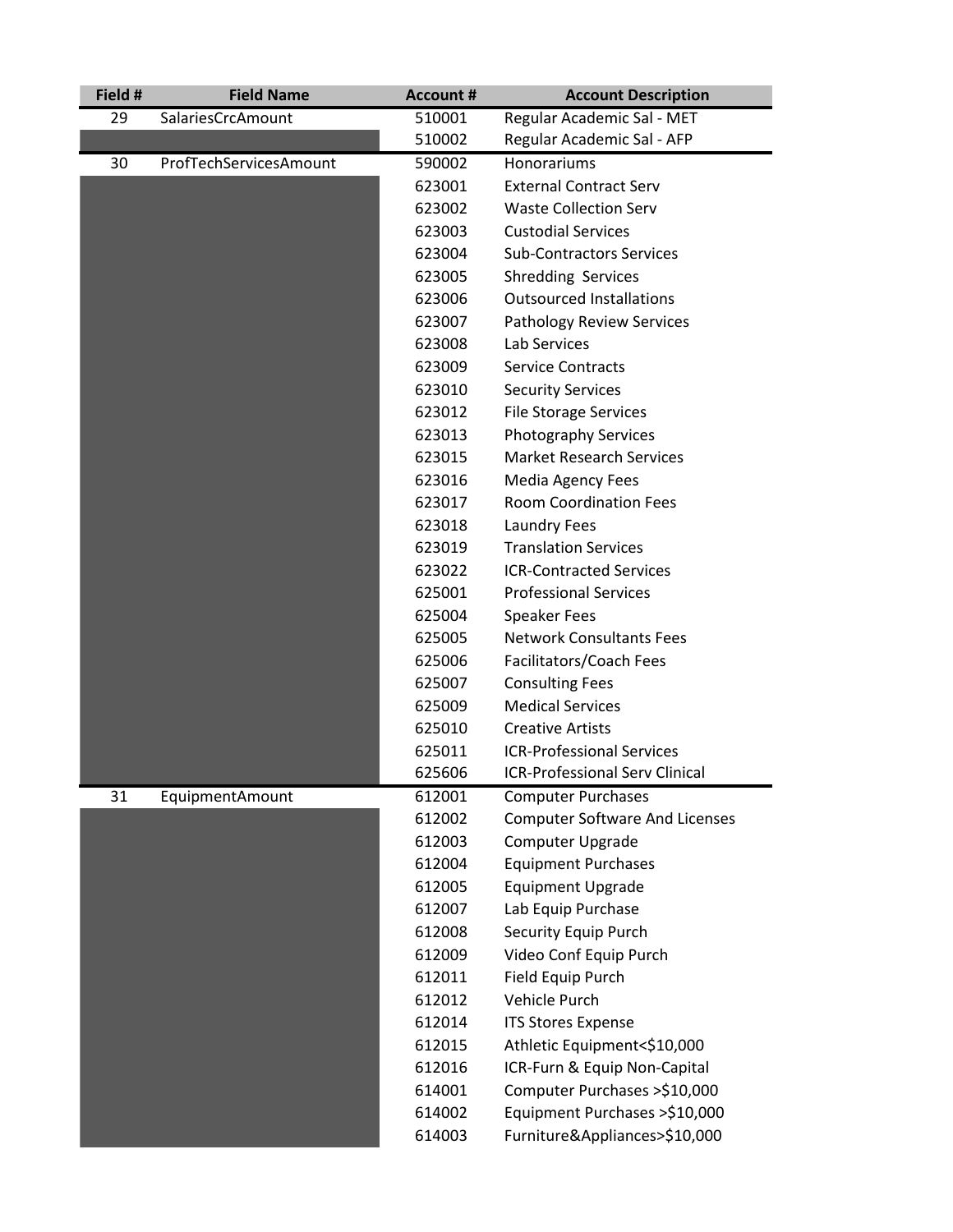| Field # | <b>Field Name</b>       | <b>Account #</b> | <b>Account Description</b>                              |
|---------|-------------------------|------------------|---------------------------------------------------------|
|         |                         | 614004           | Lab Equip Purchase >\$10,000                            |
|         |                         | 614005           | Security Equip Purch>\$10,000                           |
|         |                         | 614006           | ICR-Furn & Equip Capitalized                            |
|         |                         | 615001           | <b>Equipment Rental/Lease</b>                           |
|         |                         | 615002           | <b>Computer Rental/Lease</b>                            |
|         |                         | 615005           | ICR-Furniture & Equip Lease                             |
|         |                         | 616001           | <b>Computer Maintenance</b>                             |
|         |                         | 616002           | <b>Equipment Maintenance</b>                            |
|         |                         | 616003           | <b>Vehicle Maintenance</b>                              |
|         |                         | 616006           | Warranties                                              |
|         |                         | 616008           | ICR-Equip Maintenance                                   |
|         |                         | 660014           | Tools                                                   |
|         |                         | 660016           | Janitorial Supplies                                     |
|         |                         | 660017           | <b>Animal Care Cleaning Supplies</b>                    |
| 32      | MaterialsSuppliesAmount | 600001           | Toner/Catridge                                          |
|         |                         | 600002           | Paper                                                   |
|         |                         | 600003           | <b>ICR-Office Supplies</b>                              |
|         |                         | 600005           | Letterhead / Envelopes                                  |
|         |                         | 600006           | Non Library Purchased Books                             |
|         |                         | 600007           | Non Library Public/Subscrip                             |
|         |                         | 600008           | Water                                                   |
|         |                         | 600009           | <b>Other Supplies</b>                                   |
|         |                         | 600010           | <b>Business Cards</b>                                   |
|         |                         | 600011           | Posters                                                 |
|         |                         | 600012           | <b>Brochures</b>                                        |
|         |                         | 600014           | Forms                                                   |
|         |                         | 600015           | <b>Computer Supplies (Disks)</b>                        |
|         |                         | 600016           | Stationery                                              |
|         |                         | 600904           | <b>ICR-Production Expenses</b>                          |
|         |                         | 601001           | Audio Video                                             |
|         |                         | 601002           | <b>Batteries</b>                                        |
|         |                         | 601003           | Video And Multimedia Supplies                           |
|         |                         | 601004           | <b>Electronic Shop Supplies</b>                         |
|         |                         | 601005           | ICR-Video Supplies                                      |
|         |                         | 601006           | Camera Supplies                                         |
|         |                         | 601007           | <b>Scantron Supplies</b>                                |
|         |                         | 601008           | Audio Video - Bulbs<br>Audio Video - Tools              |
|         |                         | 601009<br>602001 |                                                         |
|         |                         |                  | <b>Chemicals Supplies</b>                               |
|         |                         | 602002<br>602003 | Glassware/Plasticware                                   |
|         |                         |                  | <b>Conservation Supplies</b>                            |
|         |                         | 602004<br>602005 | <b>Herbarium Supplies</b>                               |
|         |                         | 602006           | <b>Green House Supplies</b><br><b>Workshop Supplies</b> |
|         |                         | 602007           | <b>Technical/Lab Supplies</b>                           |
|         |                         | 602008           | <b>Animal Care</b>                                      |
|         |                         |                  |                                                         |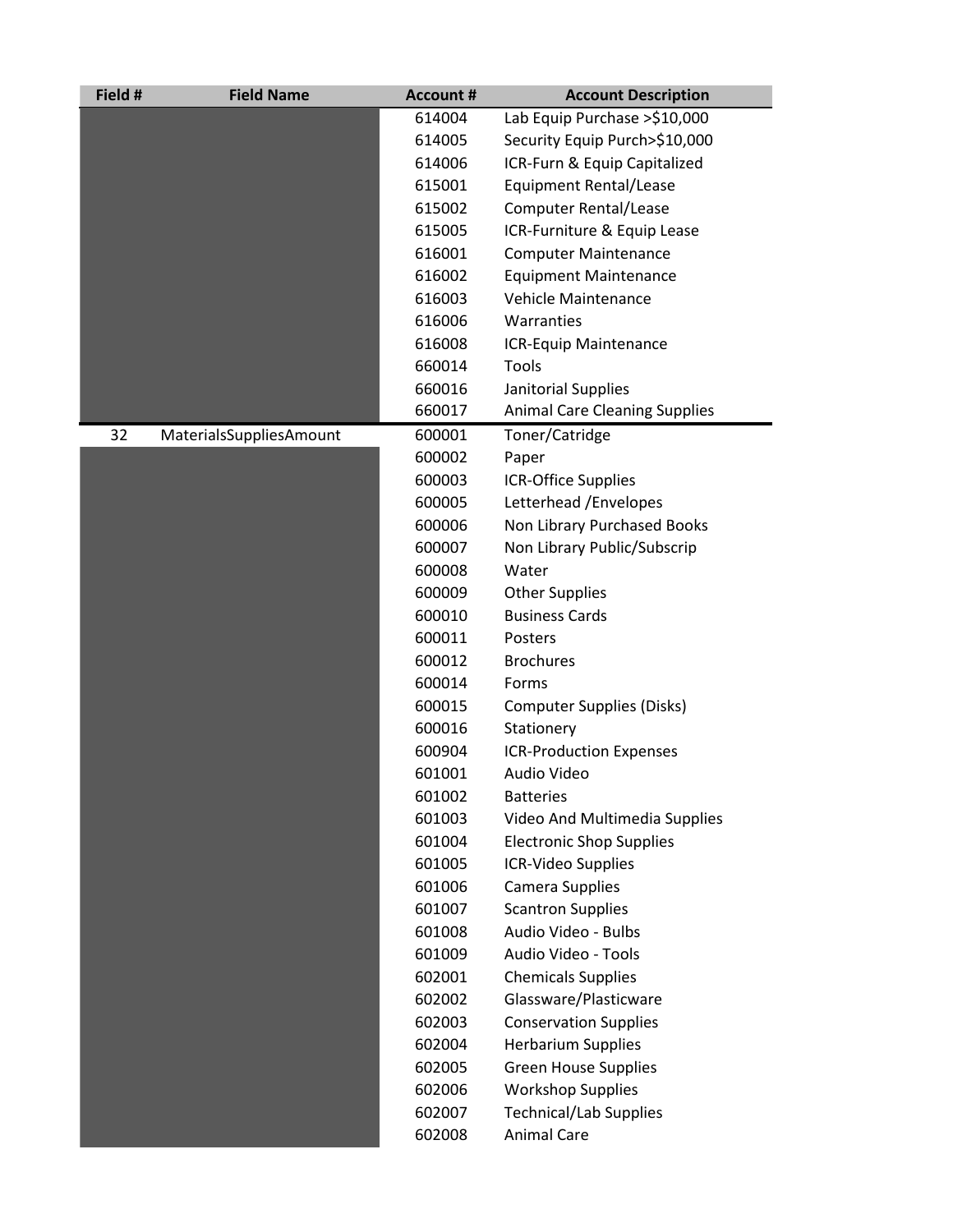| Field # | <b>Field Name</b> | <b>Account #</b> | <b>Account Description</b>     |
|---------|-------------------|------------------|--------------------------------|
|         |                   | 602009           | <b>Purchase Of Animals</b>     |
|         |                   | 602010           | <b>Disposal of Animals</b>     |
|         |                   | 602011           | <b>Animal Care Supplies</b>    |
|         |                   | 602012           | <b>Medical Supplies</b>        |
|         |                   | 602013           | <b>Embalming Expenses</b>      |
|         |                   | 602014           | <b>Burial Expenses</b>         |
|         |                   | 602015           | <b>Animal Breeding</b>         |
|         |                   | 602018           | <b>Animal Health Supplies</b>  |
|         |                   | 602019           | <b>Veterinary Supplies</b>     |
|         |                   | 602020           | <b>Animal Feed</b>             |
|         |                   | 602021           | <b>Animal Bedding</b>          |
|         |                   | 602022           | Radioisotopes                  |
|         |                   | 602023           | Gases                          |
|         |                   | 602024           | Enzymes/Kits                   |
|         |                   | 602025           | <b>Primers and Sequencing</b>  |
|         |                   | 602026           | <b>Tissue Culture</b>          |
|         |                   | 602027           | X-ray Film                     |
|         |                   | 602028           | Misc.Lab/Facility Supplies     |
|         |                   | 602029           | <b>Polished Thin Sections</b>  |
|         |                   | 602030           | ICR-Lab/Facility Supply        |
|         |                   | 603002           | Per Case Funding               |
|         |                   | 603005           | Subject Payment                |
|         |                   | 604022           | ICR-Student/Participant Supply |
|         |                   | 606001           | Printing/Photocopying          |
|         |                   | 606002           | <b>ICR-Printing Services</b>   |
|         |                   | 606003           | Publishing                     |
|         |                   | 606004           | Document Binding               |
|         |                   | 606005           | Typesetting                    |
|         |                   | 606006           | Newsletter                     |
|         |                   | 606007           | <b>Graphic Design</b>          |
|         |                   | 606008           | Catalogue                      |
|         |                   | 607001           | <b>Computing Charges</b>       |
|         |                   | 607002           | Telecom Equip/Network Serv     |
|         |                   | 607003           | Telephones / Fax               |
|         |                   | 607004           | Long Distance                  |
|         |                   | 607005           | Mobile Phone Change/Pagers     |
|         |                   | 607006           | <b>Conference Phones</b>       |
|         |                   | 607007           | Internet                       |
|         |                   | 607010           | <b>ISDN</b>                    |
|         |                   | 607012           | Data Storage                   |
|         |                   | 607014           | TeleConference                 |
|         |                   | 607015           | ICR-Telecom                    |
|         |                   | 608001           | Postage                        |
|         |                   | 608002           | Courier                        |
|         |                   | 608003           | Shipping & Delivery            |
|         |                   | 608004           | <b>Brokerage Fees</b>          |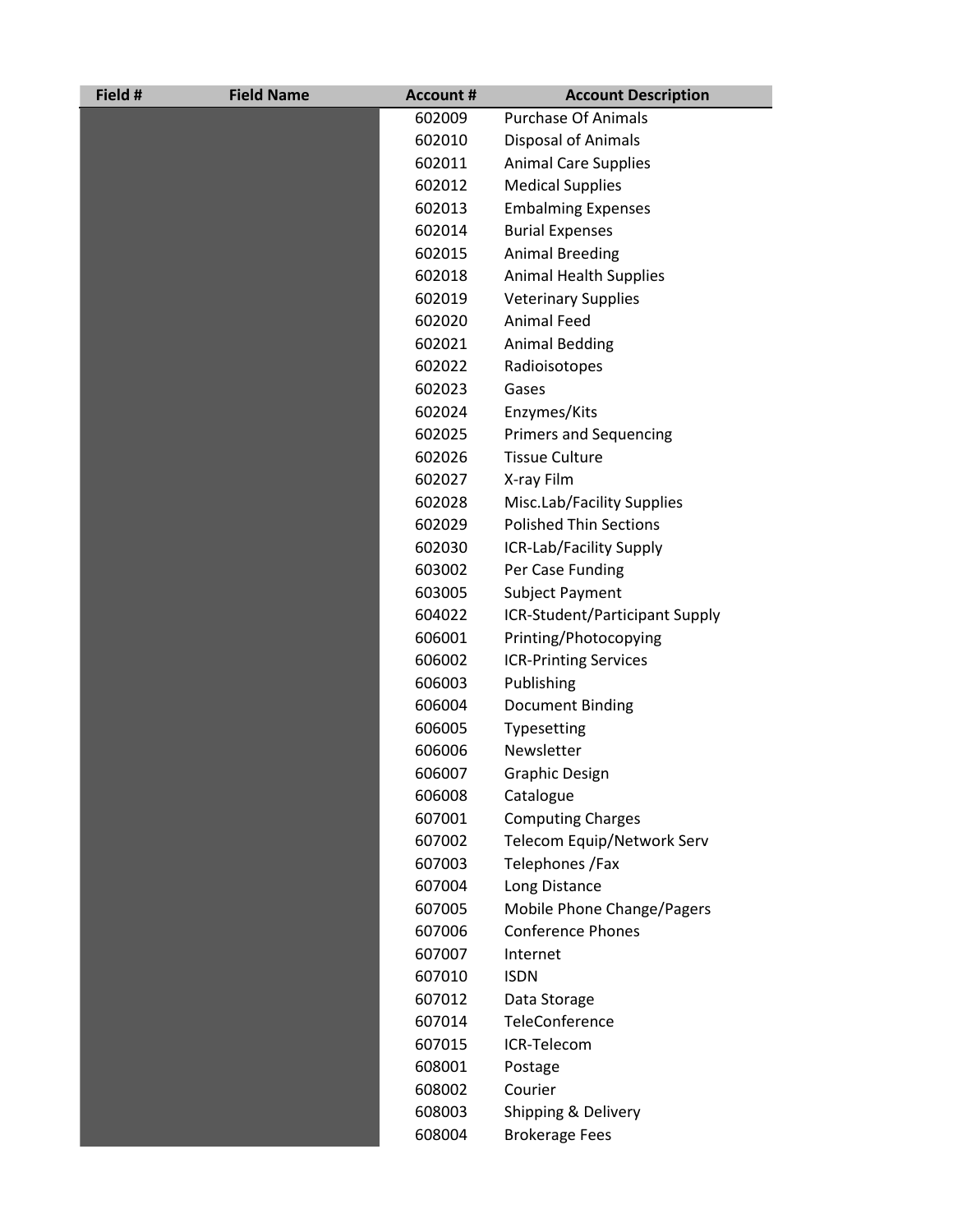| Field # | <b>Field Name</b> | <b>Account #</b> | <b>Account Description</b>          |
|---------|-------------------|------------------|-------------------------------------|
|         |                   | 608005           | Foreign Purchase GST Assess         |
|         |                   | 608006           | ICR-Postage & Courier               |
|         |                   | 609001           | Advertising                         |
|         |                   | 609002           | <b>Newspaper Advertising</b>        |
|         |                   | 609003           | <b>Magazine Advertising</b>         |
|         |                   | 609004           | Radio Advertising                   |
|         |                   | 609005           | Marketing                           |
|         |                   | 609006           | Marketing-Brochures                 |
|         |                   | 609007           | Marketing-Direct Mail               |
|         |                   | 609008           | Marketing-Mass Email                |
|         |                   | 609009           | Marketing-Sponsorship               |
|         |                   | 609010           | Online/virtual advertising          |
|         |                   | 609011           | <b>Ad Production</b>                |
|         |                   | 609012           | <b>TV Advertising</b>               |
|         |                   | 609013           | <b>Internet Advertising</b>         |
|         |                   | 609014           | <b>Media Conference</b>             |
|         |                   | 609015           | ICR-Advertising                     |
|         |                   | 613001           | Library-Books                       |
|         |                   | 613002           | Library-Periodicals                 |
|         |                   | 613011           | <b>ICR-Library Purchases</b>        |
|         |                   | 640016           | <b>Sundry Expenses</b>              |
|         |                   | 641004           | Hall Or Space Rentals               |
|         |                   | 641005           | Membership                          |
|         |                   | 641009           | <b>Staff Training</b>               |
|         |                   | 641011           | Work Clothing And Footwear          |
|         |                   | 641013           | Rent                                |
|         |                   | 641015           | Sponsorship                         |
|         |                   | 641016           | <b>Internal Conference Costs</b>    |
|         |                   | 641017           | <b>Misc Expenses</b>                |
|         |                   | 641018           | Misc Program Costs                  |
|         |                   | 641021           | <b>ICR-Misc Expenses</b>            |
|         |                   | 641022           | <b>IRCC Employer Compliance Fee</b> |
|         |                   | 642001           | RESTRICTED: Gain/Loss-FX            |
| 33      | AdminCrcAmount    | 693001           | Overhead                            |
| 34      | TravelAmount      | 615004           | Vehicle Lease                       |
|         |                   | 640001           | Travel                              |
|         |                   | 640003           | Air Fare                            |
|         |                   | 640004           | <b>Rail Transportation</b>          |
|         |                   | 640005           | <b>Rental Cars - Travel</b>         |
|         |                   | 640006           | Mileage                             |
|         |                   | 640007           | <b>Other Transportation</b>         |
|         |                   | 640008           | Taxi And Limo Transportation        |
|         |                   | 640009           | Accomodations                       |
|         |                   | 640010           | <b>Other Accomodation Expense</b>   |
|         |                   | 640011           | <b>Guest Hosting</b>                |
|         |                   | 640012           | <b>Travel Meals</b>                 |